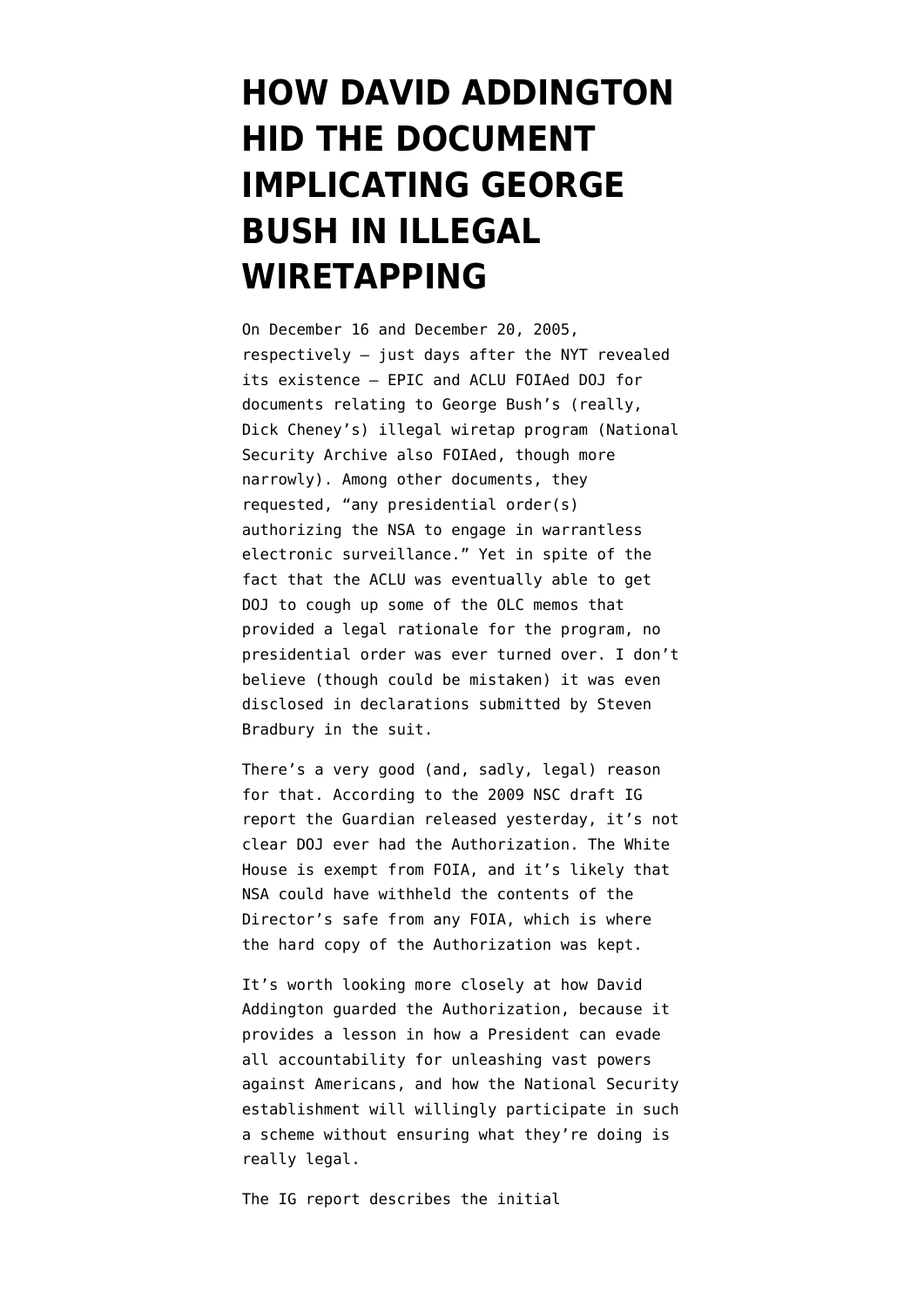On 4 October 2001, President George W. Bush issued a memorandum entitled "AUTHORIZATION FOR SPECIFIED ELECTRONIC ACTIVITIES DURING A LIMITED PERIOD TO DETECT AND PREVENT ACTS OF TERRORISM WITHIN THE UNITED STATES." The memorandum was based on the President's determination that after the 11 September 2001 terrorist attacks in the United States, an extraordinary emergency existed for national defense purposes.

## [snip]

The authorization specified that the NSA could acquire the content and associated metadata of telephony and Internet communications for which there was probable cause to believe that one of the communicants was in Afghanistan or that one communicant was engaged in or preparing for acts of international terrorism. In addition, NSA was authorized to acquire telephone and Internet metadata for communications with at least one communicant outside the United States or for which no communicant was known to be a citizen of the United States. NSA was allowed to retain, process, analyze and disseminate intelligence from the communications acquired under the authority.

And while the NSA IG report doesn't say it, the [Joint IG Report](https://www.fas.org/irp/eprint/psp.pdf) on the program (into which this NSA report was integrated) reveals these details:

> Each of the Presidential Authorizations included a finding to the effect that an extraordinary emergency continued to exist, and that the circumstances "constitute an urgent and compelling governmental interest" justifying the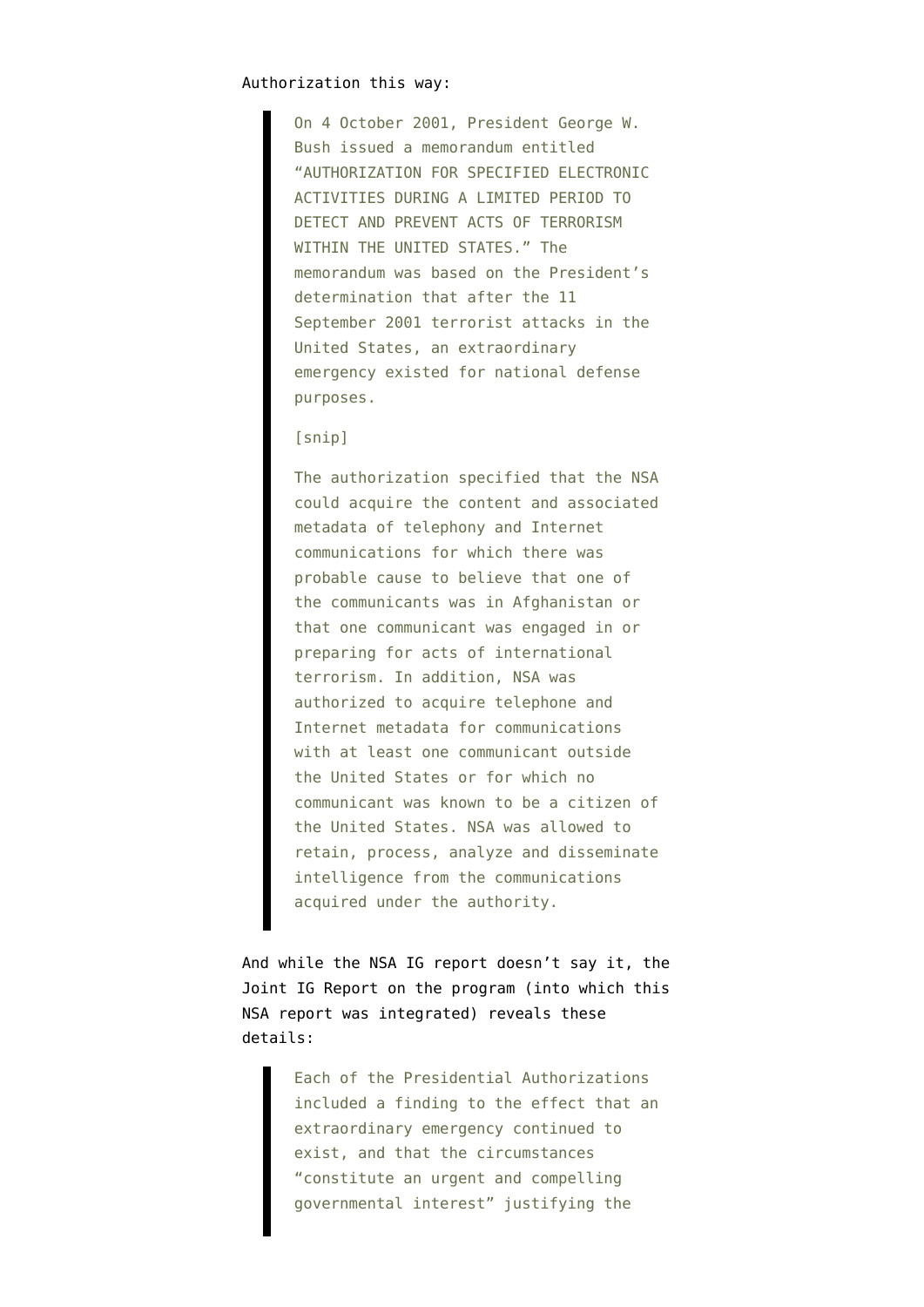activities being authorized without a court order.

Each Presidential authorization also included a requirement to maintain the secrecy of the activities carried out under the program.

David Addington's illegal program

While the Joint report obscures all these details, the NSA IG report makes clear that Dick Cheney and David Addington were the braintrust behind the program.

> The Counsel to the Vice President used [a description of SIGINT collection gaps provided by Michael Hayden] to draft the Presidential authorization that established the PSP.

Neither President Bush nor White House Counsel Alberto Gonzales wrote this Authorization. David Addington did. On page 24, the report describes President George W. Bush being cleared into the program in its first 30 days along with Addington and others, as if that weren't a given.

As you consider this program, always remember that it was birthed by David Addington, a guy famous for carrying a Constitution in his pocket.

Not only did Addington draft this thing, he did so with very little input from NSA.

> no other NSA personnel [besides then Director of NSA Michael Hayden] participated in the drafting process. … [DOJ] representatives were not involved in any of the discussions that [Hayden] attended and he did not otherwise inform them.

The NSA IG report makes no mention whether DOJ personnel were involved; the Joint report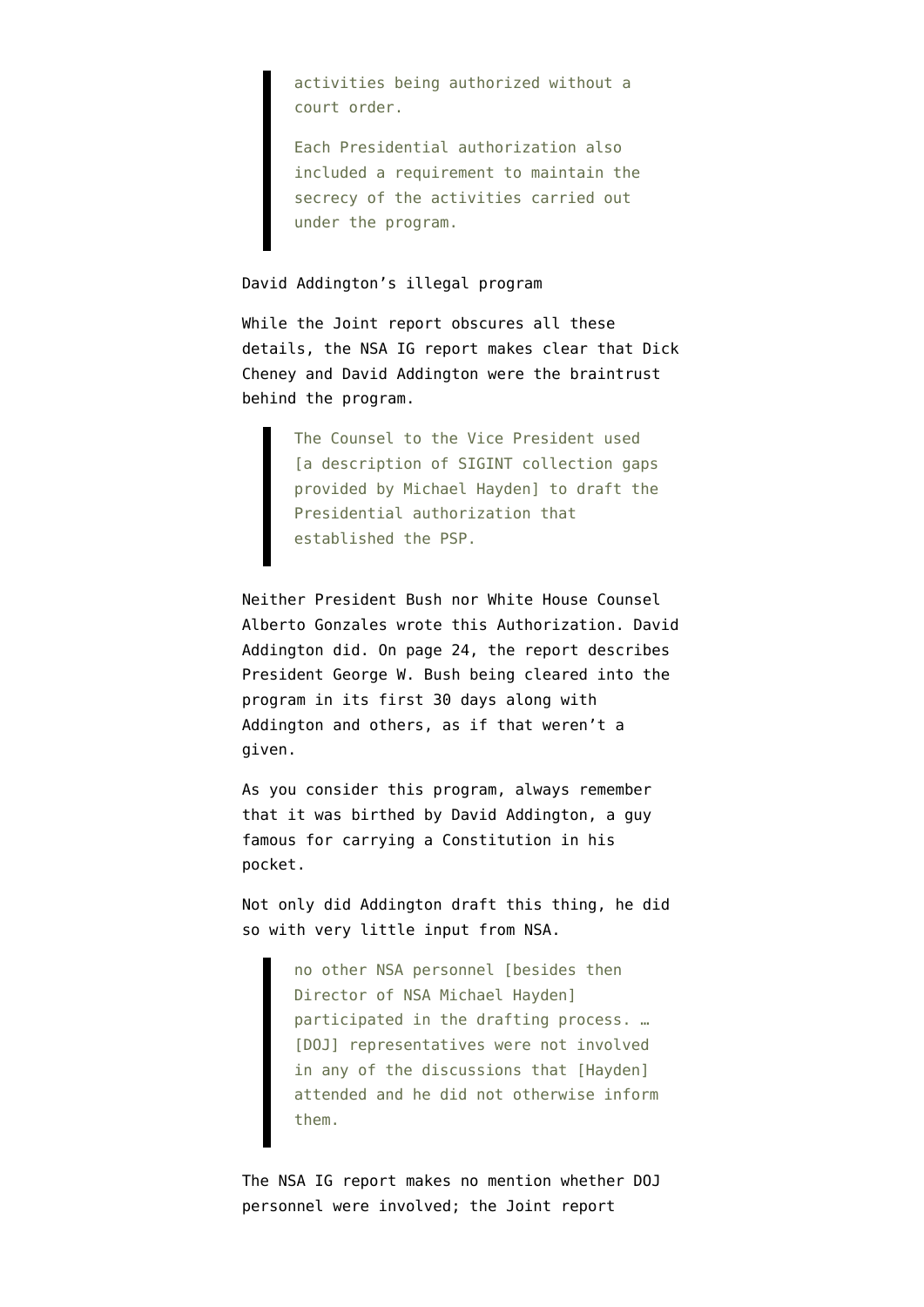reveals that John Ashcroft approved the Presidential Authorization the same day he got read into the program.

> Attorney General Ashcroft approved the first Presidential Authorization for the PSP as to "form and legality" on the same day that he was read into the program.

John Yoo must have seen the Authorizations, as he would subsequently (starting a month after the program started) write a series of poorly crafted OLC memos supporting it. Counsel for Intelligence Policy James Baker was the only other non-FBI DOJ person read into the program. The head of OLC, Jay Bybee, was not.

It's equally unclear whether FBI Director Robert Mueller was shown the Authorization though it seems unlikely given that on October 21, 2001 Ashcroft [wrote him](http://www.emptywheel.net/timeline-collection/warrantless-wiretap-memos-timeline/) a one-page mamo confirming the program had been appropriately authorized.

Once David Addington's Authorization was completed, it got stuck away in Hayden's safe and closely held.

> The original Authorization and renewals were kept in the NSA Director's safe, and access to the documents was tightly controlled.

Addington continued to write the renewal Authorizations and would personally deliver it to the NSA (on a few occasions NSA picked it up at the White House).

Hayden hides the Authorization from those who needed to ensure compliance with it

As Hayden set about implementing this program, he shared the authorization with very few people.

He initially shared it with the General Counsel, and subsequently  $-4$  days after the program was launched — the Associate General Counsel for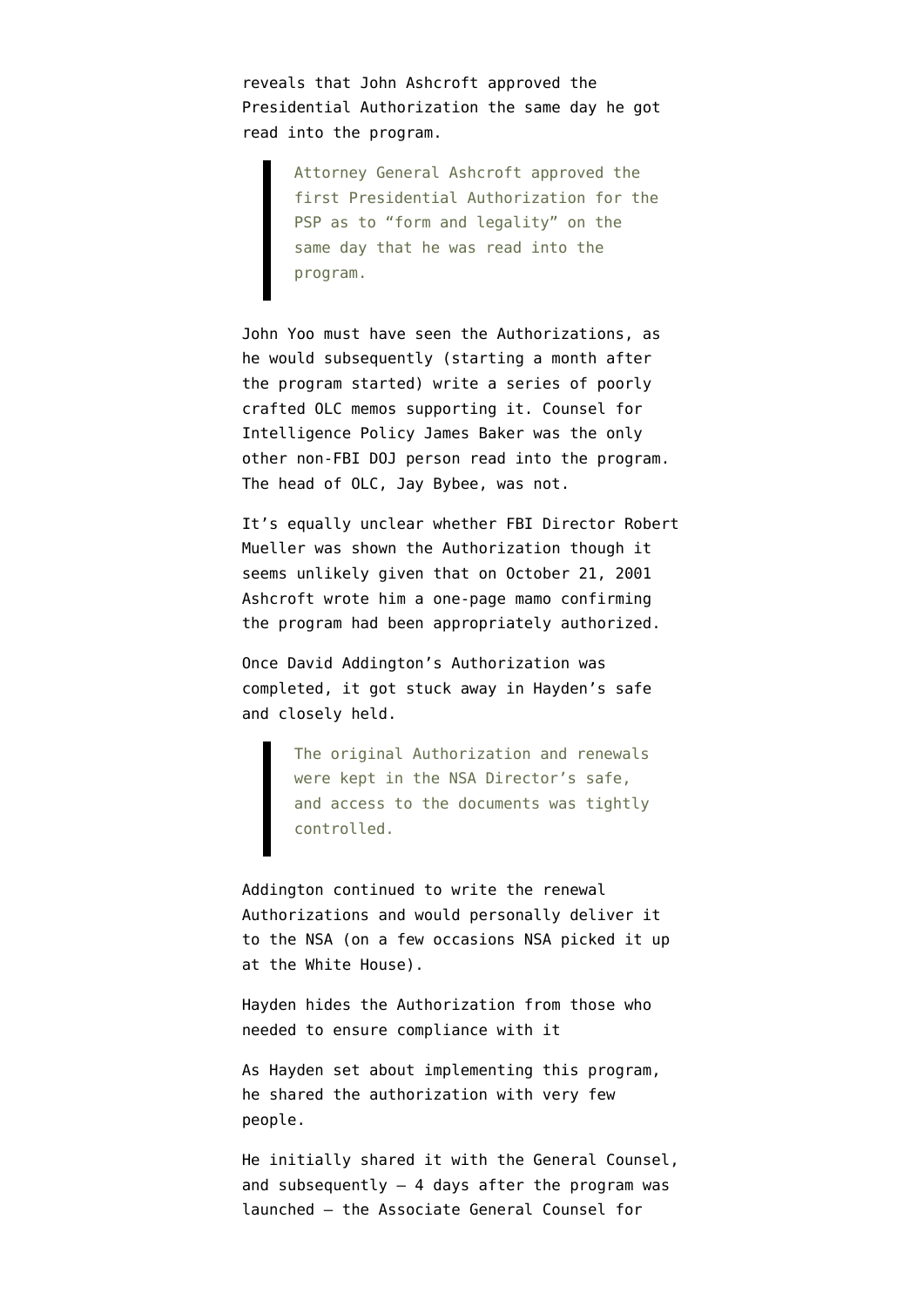Operations and the NSA Deputy General Counsel, who reviewed it and said the program was legal. No one at NSA's Office of General Counsel documented these reviews.

Ultimately, Hayden would share the Authorization with those NSA lawyers, Program Managers, and "certain operational personnel."

When he briefed the people who would implement it on October 8, 2001, "he did not share the specific content of the Authorization with attendees." Rather than relying on the Authorization itself for the limits of the program, analysts used criteria provided by OGC based on it. Going forward, "most NSA operations personnel, including the Chief of the [Counterterrorism] Product Line, who approved tasking for content collection, were not allowed to see the actual authorization."

Within the first 18 months of the programs operations, this close hold led to "two early violations of the Authorization." Only after that  $-$  at the NSA IG's insistence  $-$  did anyone even write up formal Delegations of Authority that explained the Authorization for those implementing it. And even then, this was only shared with the Program Managers and two Signals Intelligence Directorate CT Product Line managers.

It's unclear when NSA's IG got to look at it (though he presumably did to write this report). But the IG wasn't even read into the program until August 2002.

Those other branches and the Authorization

The IG Report makes no mention of the Authorization being shared with Congress in its briefings on the program (remember that when she first got read into the torture program in February 2003, Jane Harman consistently but unsuccessfully nagged about seeing the presidential authorization tied to that program).

And then there are the judges, who of course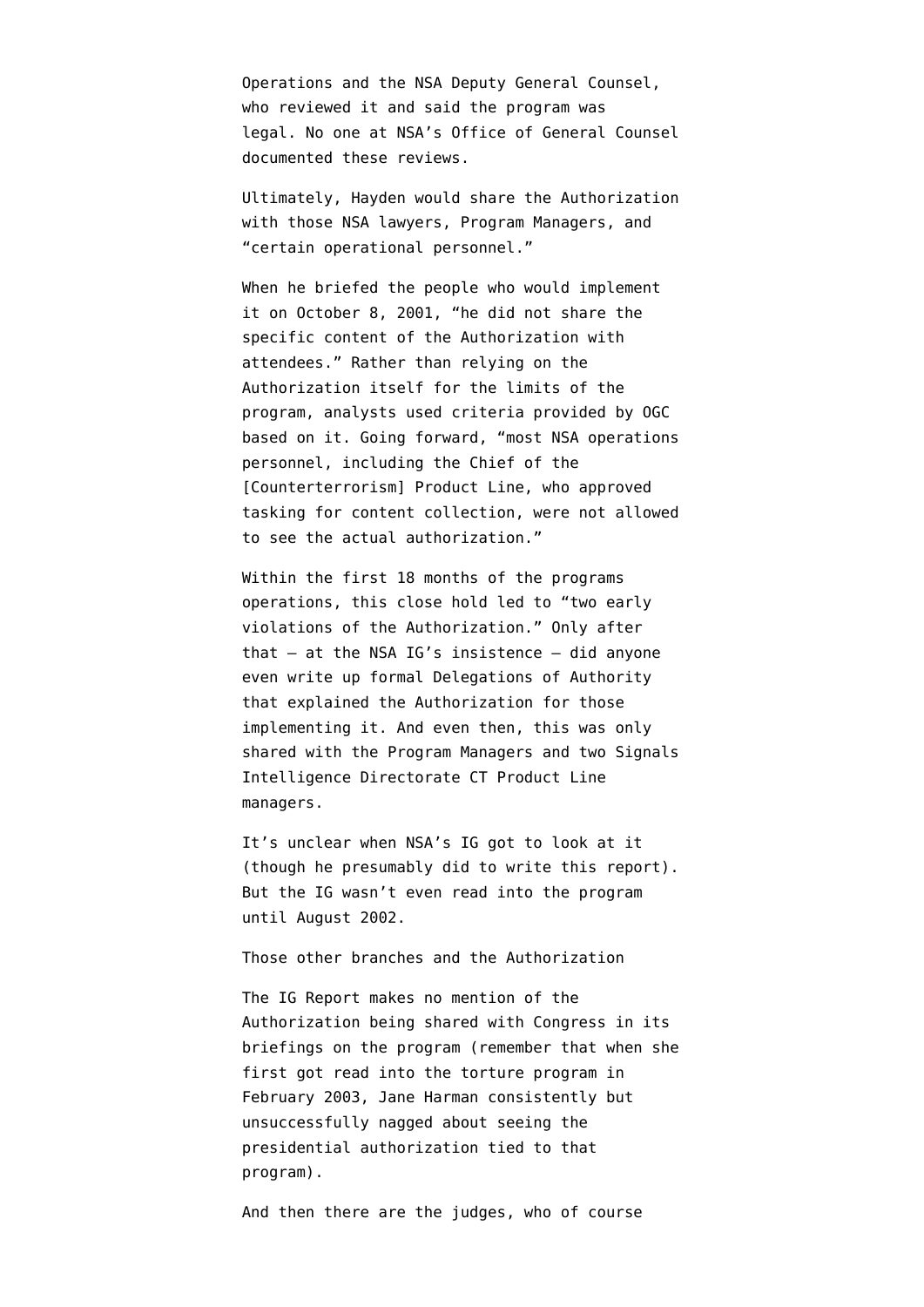didn't review the program but did have worries about information collected under it being used in FISA applications. The NSA IG report describes Hayden providing then Chief FISA Judge Royce Lamberth "a very detailed PSP briefing" on January 31, 2002, with John Yoo "explain[ing] the Program's legality." The [Joint IG report](https://www.fas.org/irp/eprint/psp.pdf) on the program suggests there was more to Lamberth's initial briefing than that:

> The classified report and the full DOJ OIG report describe the circumstances under which the Presiding Judge was notified of the existence of the PSP and read into the program, and the measures subsequently taken to address the effect of the PSP on the government's relationship with the FISC.

Lamberth appears to have insisted that his predecesor, Collen Kollar-Kotelly, get briefed in from the start, because he attended her May 17, 2002 briefing. At that briefing, she was shown, but not allowed to retain, "a short memorandum, prepared by [John Yoo] that set out a broad overview of the legal authority for conducting the PSP. I get the feeling that didn't satisfy her, because on August 12, 2002, she was briefed at the White House. At that point, she was able to review the Authorization, apparently the only person outside of the White House and NSA (and, presumably, John Yoo, but that is unclear as well) that got to glimpse it.

The telecoms bow down before Article II

The NSA IG report makes no mention of the Authorization being shared with the telecoms who cooperated "voluntarily" based on formal NSA letters asking for the help, though the initial letters did state that "the requested assistance was authorized by the President with the legal concurrence of the Attorney General, pursuant to Article II of the Constitution." (The later ones, which came after the President signed the Afghan AUMF, cited the President's Commander-in-Chief powers.) Just one company — an internet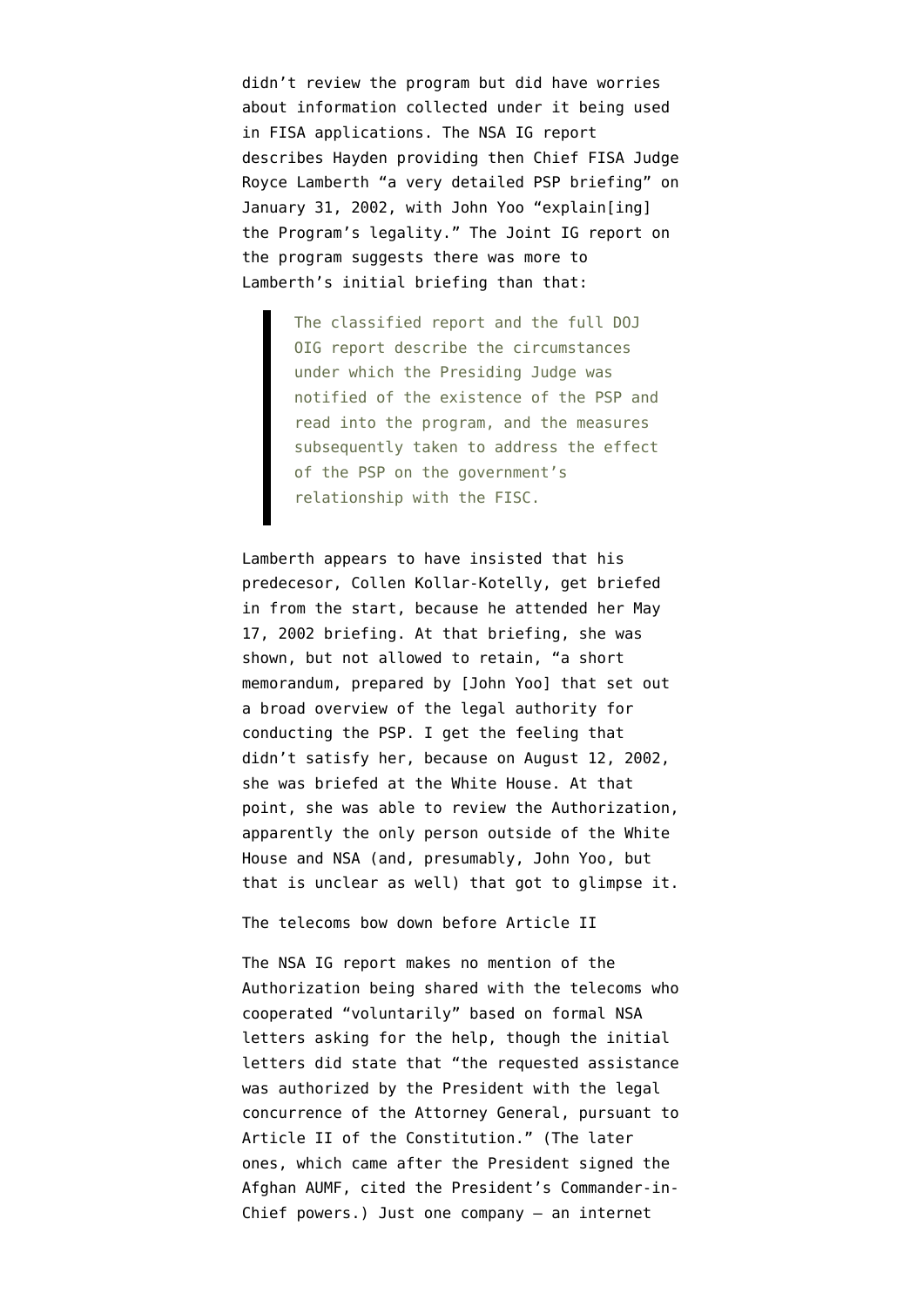provider first approached in October 2002 appears to have asked for "a letter from the Attorney General certifying the legality of the PSP." That company, and another "private sector" company (that is, presumably not a telecom and not an internet provider) that asked to consult with an outside counsel about the legality, did not participate in the program. One telecom (probably Verizon or MCI) asked for and got an Attorney General letter stating that the program was "a lawful exercise of authorities assigned to the President under Article II of the Constitution" on August 8, 2003, after having participated from the start. And, of course, the letters sent to the telecoms on March 12, 2004 stated that White House Counsel Alberto Gonzales, not Attorney General John Ashcroft, had approved the program's legality (interestingly, the IG Report calls Gonzales, "Counsel to the President," apparently unaware of the Clinton-era ruling that WHCO works for us).

And that, my friends, is how 500 government employees started cooperating to wiretap the American people with fewer than 20 people getting to see the piece of paper the President signed saying his ass was on the line for it all.

NSA's disinterest in the legal basis for it all

And while about half of the people who had seen a document with President Bush's signature were at NSA, those people seemed to be equally uninterested in seeing anyone else's real legal analysis of the program.

According to the NSA IG report, at least, not a single person at NSA saw an OLC opinion on the program until 2004.

> General Hayden, NSA lawyers, and the NSA Inspector General agreed that it was not necessary for them to see the early opinions in order to execute the terms of the Authorization, but felt it would be helpful to do so. NSA was, however,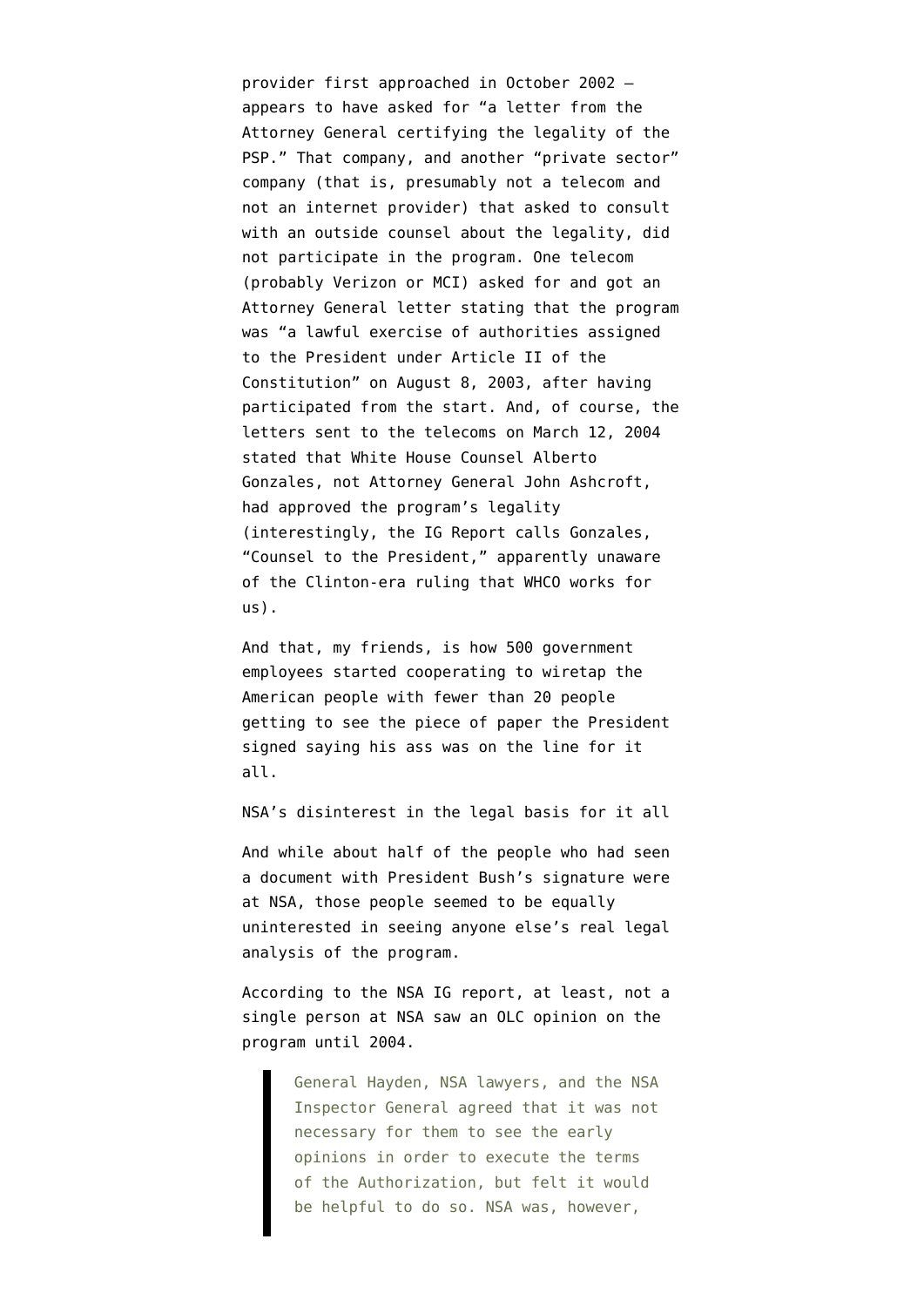given access and provided comments to the OLC opinion issued in 2004.

Interestingly, then DOD General Counsel Jim Haynes [got some kind of OLC memo](http://www.emptywheel.net/timeline-collection/warrantless-wiretap-memos-timeline/) on February 2, 2002, one that curiously spoke of hypothetical activities. And the GC of some agency (which could be Haynes again) got a memo on May 30, 2003, but this doesn't appear to have been the NSA.

And it's not like no one at NSA asked for OLC guidance. In 2 stunning paragraphs, the IG Report reveals that even those who wanted to read the OLC memo were not permitted to read it.

> First Request. NSA General Counsel Robert Deitz stated that he asked the Vice President's Counsel if he could see the opinion. Even though Mr. Deitz's request was denied the Vice President's Counsel read a few paragraphs of the opinion to him over the classified telephone line.

> Second Request. At a 8 December 2003 meeting with the DOJ Associate Deputy Attorney General to discuss collection of metadata and an upcoming NSA OIG compliance audit, NSA's IG and Deputy GC requested to see the OLC legal opinion. The Counsel to the Vice President, who unexpected attended the meeting, denied the request and said that any request to see the opinion had to come directly from General Hayden.

This second one is particularly troubling, because we know that Pat Philbin and Jack Goldsmith were already worried about the legal authorization of the program. And it is unclear whether this December 8 meeting took place before or after one the Joint IG report describes:

> In December 2003, Goldsmith and Philbin met with Counsel to the Vice President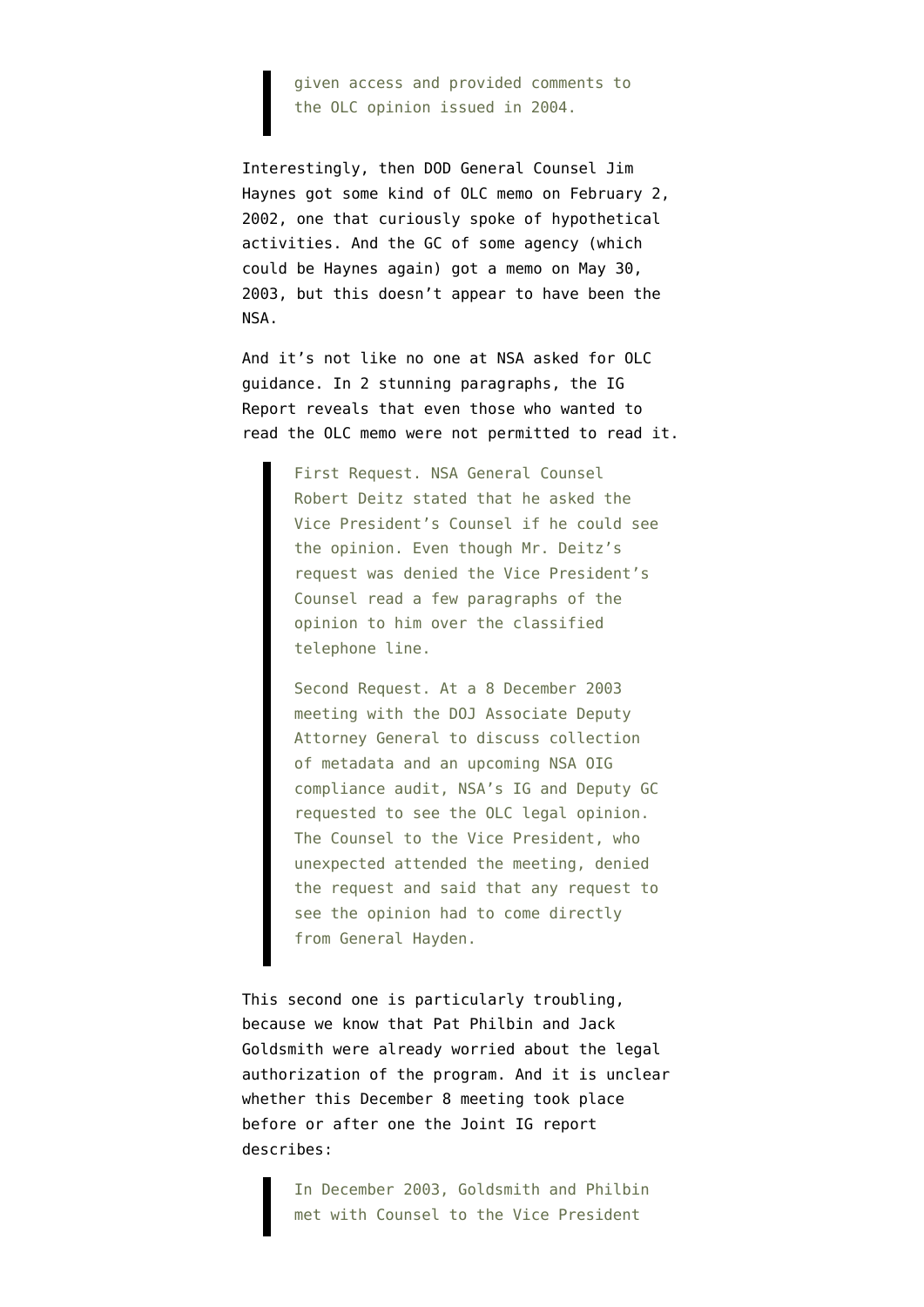Addington and White House Counsel Gonzales at the White House to express their growing concerns about the legal underpinnings of the program.

But I trust Addington had other ways to find out about meetings he should surprisingly appear at.

And while some at NSA at least acknowledged that it was "odd" that they were wiretapping Americans without anymore backup than they had, they never insisted on getting more.

> General Hayden stated he never asked for or read the OLC legal opinion supporting the PSP. The Deputy GC stated that it was his understanding that the opinion was not shared with NSA because it was considered confidential legal advice to the President.

> The IG, GC, Deputy GC agreed that their inability to read the OLC opinion did not prevent or impair them from executing and overseeing the Program. They were able to determine legality of the program independently from DoJ (see Appendix D). However, the IG said that he found the secrecy surrounding the legal rational to be "odd." Specifically, he said that it was "strange that NSA was told to execute a secret program that everyone knew presented legal questions, without being told the underpinning legal theory." The IG, GC, and Deputy GC all stated that they had yet to see the full text of the original OLC opinion.

And so it happened that the spy bureaucracy just kept churning along, wiretapping Americans, without a burning curiosity whether it was all legal.

Update, 12/29: Fooling Ashcroft

I should have included this passage in this post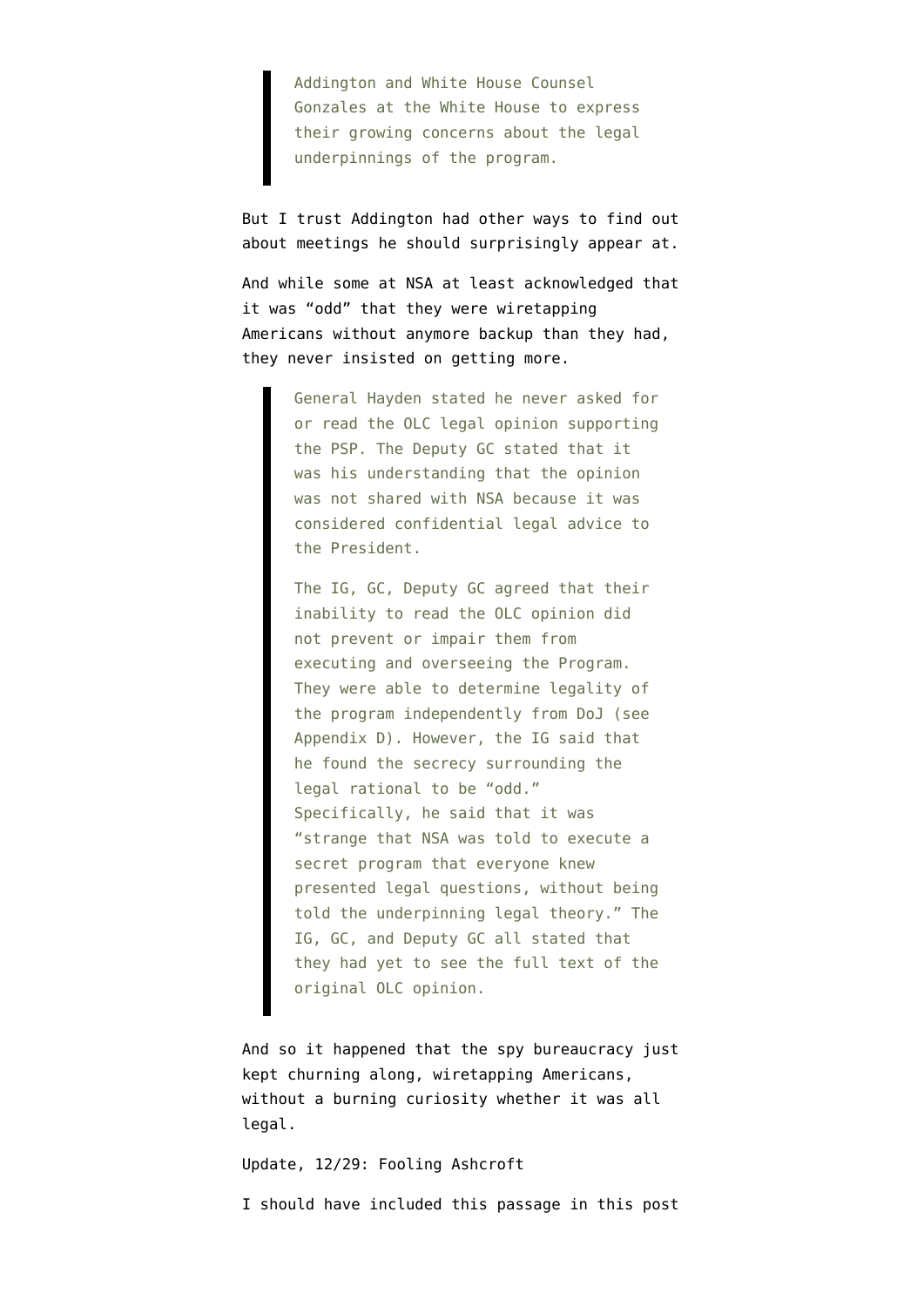## from the start, from the Joint IG Report:

On the morning of March 11,2004, with the Presidential Authorization set to expire, President Bush signed a new Authorization for the PSP. In a departure from the past practice of having the Attorney General certify the Authorization as to form and legality, the March 11 Authorization was certified by White House Counsel Gonzales. The March 11 Authorization also differed markedly from prior Authorizations in three other respects. It explicitly asserted that the President's exercise of his Article II Commander-in-Chief authority displaced any contrary provisions of law, including FISA. It clarified the description of certain Other Intelligence Activities being conducted under the PSP to address questions regarding whether such activities had actually been authorized explicitly in prior Authorizations. It also stated that in approving the prior Presidential Authorizations as to form and legality, the Attorney General previously had authorized the same activities now being approved under the March 11 Authorization. 17

17 The DOJ OIG determined that this statement subsequently was removed from future Authorizations after Ashcroft complained to Gonzales that the statement was "inappropriate." In a May 20, 2004 memorandum, Ashcroft wrote that it was not until Philbin and later Goldsmith explained to him that aspects of the NSA's Other Intelligence Activities were not accurately described in the prior Authorizations that he realized that he had been certifying the Authorizations prior to March 2004 based on a misimpression of those activities.

Given everything we've seen, this passage makes